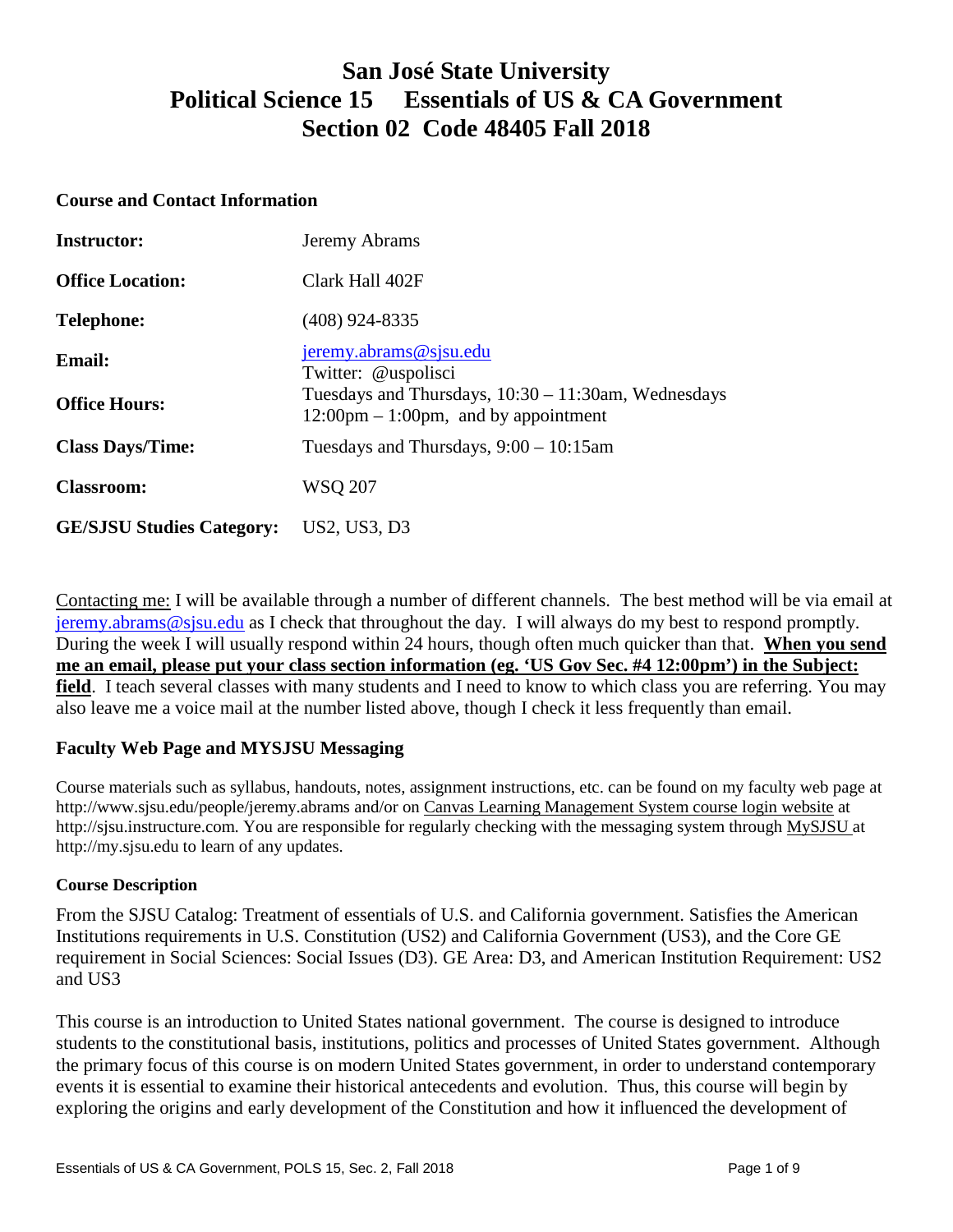American democracy. From there we will see how the Constitution has affected our understanding of rights and liberties over time. After that we will learn about the three branches of our government, and examine how they operate in our current understanding of democracy and rights. Finally, we will explore how the citizenry can exert their influence on the political process.

### **GE Learning Outcomes (GELO)**

Upon successful completion of this course, students will be able to:

- 1. GELO 1 (US2) Explain how political decisions are made, their consequences for individuals and society, and how individuals and groups may affect the decision-making process. Analyze the meaning and content of the democratic process as it has evolved in the United States and California, describe the foundations of the political system, the links between the people and government and the operations of California government.
- 2. GELO 2 (US3) Identify the tools of political action and collective decision-making at the local, state, national, and global level and articulate the values and assumptions that inform their civic engagement.
- 3. GELO 3 (D3): Place contemporary developments in cultural, historical, environmental, and spatial contexts.
- 4. GELO 4 (D3): Identify the dynamics of ethnic, cultural, gender/sexual, age-based, class, regional, national, transnational, and global identities and the similarities, differences, linkages, and interactions between them.
- 5. GELO 5 (D3): Evaluate social science information, draw on different points of view, and formulate applications appropriate to contemporary social issues.
- 6. GELO 6 (D3): Apply multidisciplinary material to a topic relevant to policy and social action at the local, national, and/or international levels.

Assessment of these outcomes will be measured as follows:

- GELO 1: Outline, Quizzes, Final Exam
- GELO 2: Discussion Board 1, Quizzes, Final Exam
- GELO 3: Ouizzes, Final Exam
- GELO 4 Ouizzes, Final Exam
- GELO 5: Discussion Board 2, Quizzes, Final Exam
- GELO 6: Discussion Board 2, Quizzes, Final Exam

#### **Course Learning Outcomes (CLO)**

Upon completion of this course the student (you) will be able to:

- 1. explain the Constitutional institutions, structure, processes, and functions of government set up by the US Constitution and the California constitution, and explain how those institutions historically evolved.
- 2. define, cite and analyze: The Bill of Rights, The 1st ten amendments and the compromises of 1787, Famous Supreme court decisions vis a vis the Bill of Rights, How Judges Make Law, Judicial Activism versus judicial restraint, The clash between individual rights and the rights of the community.
- 3. Students will be able to differentiate between civil rights and liberties; define each and evaluate American democracy in its protection of and expansion of the rights. Recognize the significance of the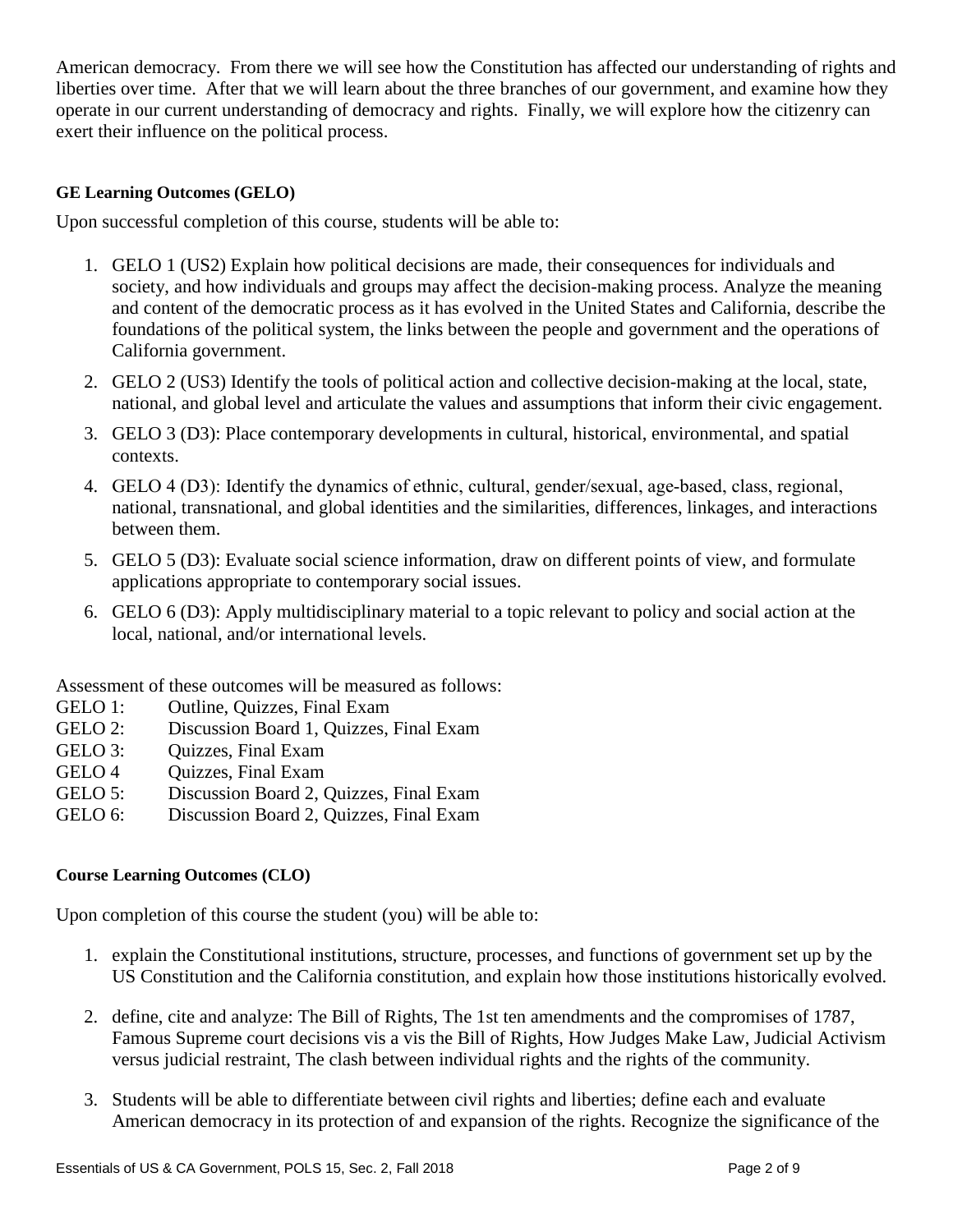the 14th Amendment as an augmentation to the Bill of Rights. Discuss and analyze how rights have impacted minorities and women, namely, African Americans, Latinos, Asian Americans, Native American, women, the elderly, the disabled.

- 4. Students will be able to define federalism, identify the major Supreme Court decisions the have contributed to its evolution, contrast the powers of the national government with those of the states, recognize and explain the role of the states in modern federalism and discuss the operation of and institutions of California's state and local government vis a vis the national government and discuss supremacy.
- 5. Students will be able to define and discuss the functions of: Interest Groups, PACS, political parties, the media, and other organizations in both national and state government.
- 6. Students will be able to define and analyze the relationship between the Executive, Legislative, and Judicial branches of government at the national, state and local levels, with an emphasis on the concepts of separation of powers, checks and balance, and judicial review.

### **Required Texts/Readings**

#### **Textbook**

*[We The People: A Concise Introduction to American Politics](https://www.amazon.com/We-People-Introduction-American-Government/dp/1259439186)*, 12<sup>th</sup> edition, by Thomas E. Patterson; McGraw-Hill, 2016. ISBN: 978-1259439186 .

*[California Politics: A Primer,](https://www.amazon.com/California-Politics-Renee-Van-Vechten/dp/1483375595)* 4th edition, by Renee B. Van Vechten: CQ Press, 2016. ISBN: 978-1483375595

#### **Other Readings**

There will be additional handouts provided by the instructor during the course of the semester which will be available on Canvas. Many of them will be optional. Those that appear with the title of 'REQUIRED' in the Modules section of Canvas should be read before that topic is covered.

You may also want to subscribe to one of several email newsletters focused on California politics and news. Two of the better ones are the L.A. Times' Newsletter: Essential California at <http://www.latimes.com/newsletters/la-newsletter-essential-california-signup-page-htmlstory.html>and the New York Times' California Today at<http://www.nytimes.com/newsletters/california-today> . KQED's The California Report is also worth consulting at<https://ww2.kqed.org/news/programs/the-california-report/>

#### **Wireless laptop/tablet/smart phone is required in class**

You will be required to have a wireless-network ready laptop computer, tablet, or smart phone to participate in online class quizzes. If you don't own a laptop or tablet, you can rent one at no cost from Student Computing Services (https://library.sjsu.edu/scs).

You will also need to create an iClicker account for use during the class. You may find instructions on how to do this at [http://www.sjsu.edu/ecampus/docs/iClicker%20Account%20-%20Setup%20Guide%20-](http://www.sjsu.edu/ecampus/docs/iClicker%20Account%20-%20Setup%20Guide%20-%20Student.pdf) [%20Student.pdf](http://www.sjsu.edu/ecampus/docs/iClicker%20Account%20-%20Setup%20Guide%20-%20Student.pdf) and at [http://www.sjsu.edu/ecampus/docs/iClicker%20-%20Add%20Your%20Course%20-](http://www.sjsu.edu/ecampus/docs/iClicker%20-%20Add%20Your%20Course%20-%20Setup%20Guide%20-%20Student.pdf) [%20Setup%20Guide%20-%20Student.pdf](http://www.sjsu.edu/ecampus/docs/iClicker%20-%20Add%20Your%20Course%20-%20Setup%20Guide%20-%20Student.pdf) .

You will also need access to the internet outside classroom to complete readings from Canvas, complete online homework assignments, upload assignments, and access syllabus, announcements, and course updates on Canvas. Computer access is available in the campus library and in Clark Hall 102.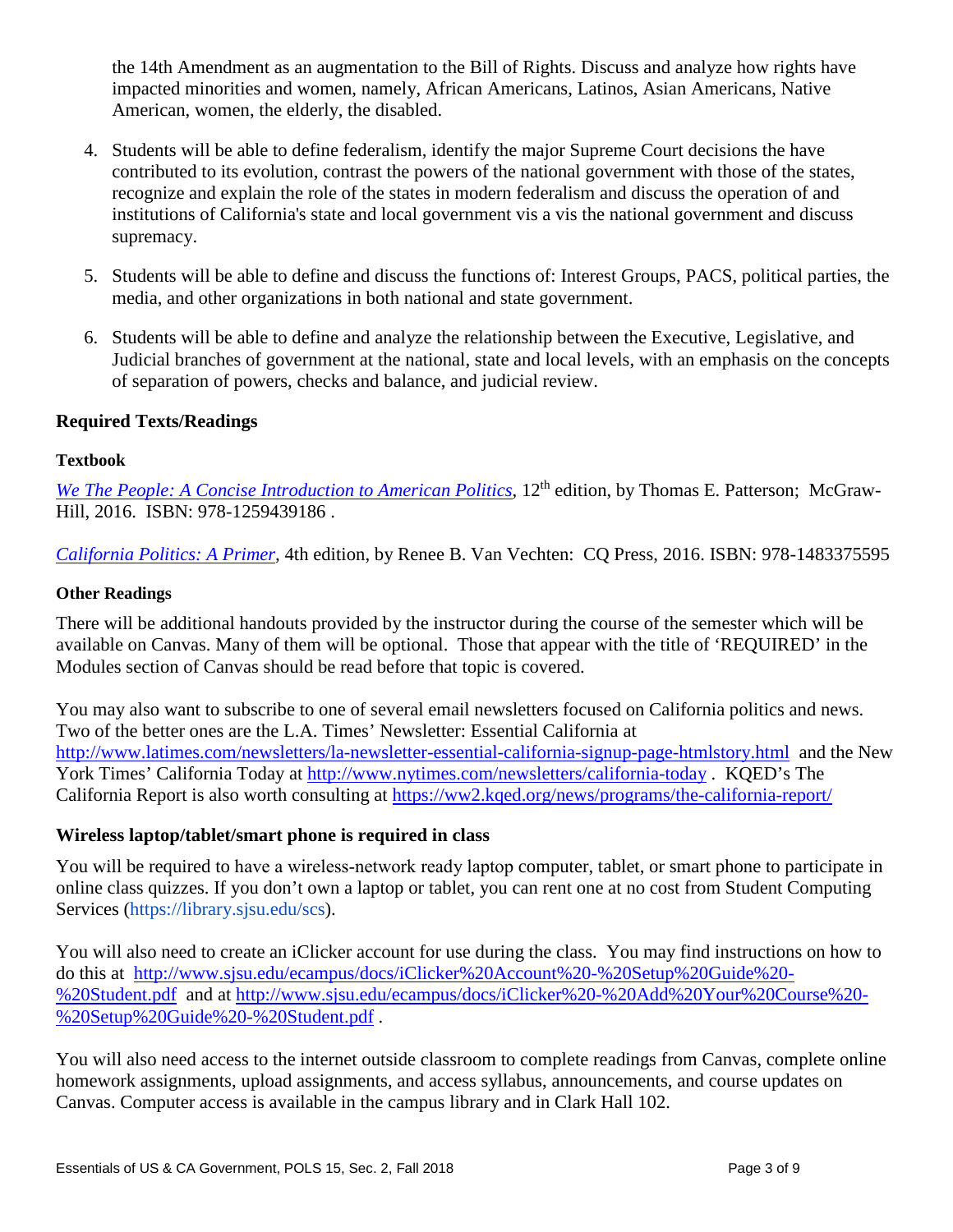## **Course Requirements and Assignments**

Success in this course is based on the expectation that students will spend, for each unit of credit, a minimum of 45 hours over the length of the course (normally 3 hours per unit per week with 1 of the hours used for lecture) for instruction or preparation/studying or course related activities including but not limited to internships, labs, clinical practica. Other course structures will have equivalent workload expectations as described in the syllabus. More details can be found from [University Syllabus Policy S16-9](http://www.sjsu.edu/senate/docs/S16-9.pdf) at<http://www.sjsu.edu/senate/docs/S16-9.pdf> and at Office of Graduate and Undergraduate Programs' Syllabus Information web page at http://www.sjsu.edu/gup/syllabusinfo/

Your grade will be determined by (1) 10 (of 12) quizzes worth 10 points each, (2) an outline of the Constitution worth 20 points, (3) one paper on a problem associated with majority rule, worth 30 points, (4) one Canvas Discussion Board projects worth 50 points that will concern how the Constitution may be interpreted, and (5) a final exam worth 100 points. The deadlines are listed in the schedule at the end of the syllabus. These assignments are each given a specific point value. They are only 'weighted' in terms of how many points they are worth in your overall grade. Please see the section on 'Grading Information for more details on calculating your grade. **All quizzes will be taken in class through Canvas so you must have an internet capable device with you. These quizzes will be on the readings due for that week, so you must have read the material prior to class.** I will give you details and instructions on how to take the quizzes in class. See the section on 'Grading Information and Policy' below for more details on grading.

The quizzes and final are designed to measure your understanding of basic concepts and Course Learning Outcomes related to American government and political science as listed above. As such, the exams will draw on materials from the books as well as class discussions and additional readings available on Canvas. The writing and discussion board assignments will delve deeper into key concepts that require more thoughtful treatment and reflection on the part of the student to understand some of the core problems the founders faced when the Constitution was written. Taken together they will help you, at the completion of the course, to better understand how political decisions are made and major obstacles to policy development. The deadlines for these assignments are listed in the course schedule below.

Course materials such as assignments and instructions, syllabus, handouts, notes, etc. can be found on the Canvas learning management system course website. You will need to be familiar with a computer, web navigation, e-mail and the Canvas system since your assignments and a number of readings are online. Your assignments will be submitted to me through Canvas. **Do not e-mail me your assignments as an attachment.** Due to the potential for computer viruses, I will not open nor accept any assignments sent via e-mail. They will be deleted. Please save your files in Word or PDF format and upload it to Canvas. You are responsible for knowing how to submit assignments through Canvas. You are responsible for regularly checking your email and with the messaging system through MySJSU to learn of any updates.

NOTE that University policy F15-12 at http://www.sjsu.edu/senate/docs/F15-12.pdf states that "Students are expected to attend all meetings for the courses in which they are enrolled as they are responsible for material discussed therein, and active participation is frequently essential to ensure maximum benefit to all class members. In some cases, attendance is fundamental to course objectives; for example, students may be required to interact with others in the class. Attendance is the responsibility of the student."

In a course that examines American politics and government discussions are very important. You will be better able to learn from these discussions by having a command of current events. Please keep up-to-date with national and world events by reading daily newspapers and listening to the news. I anticipate spending time in many classes discussing current political events and linking them to theories and ideas discussed in the course.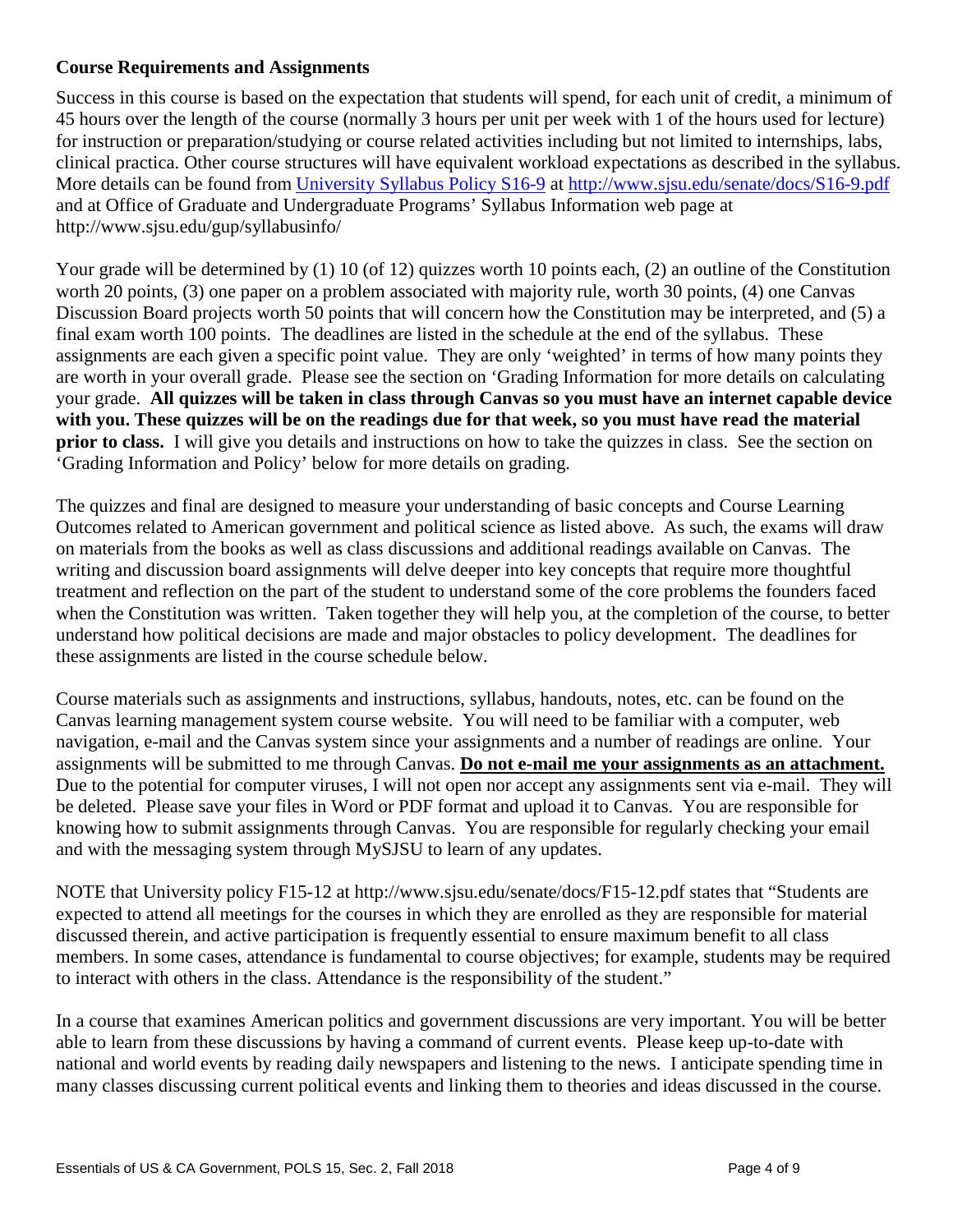## **Final Examination**

The final exam is scheduled for **Thursday, December 13 from 7:15 – 9:30am** in WSQ 207. Final exams may not be taken early. Please plan your travels accordingly. The final exam in this course will be cumulative and will cover course readings, lectures, activities, and discussions for the entire term. It will consist of short answer, multiple choice and other questions. You will need to bring a blue SJSU T&E 200 form and writing instruments. There will be multiple choice questions and short answer questions. The exact composition will be discussed in class.

# **Grading Information and Policy**

There is a possible total of 300 points. Your final grade will be determined by your total accumulation of points as follows:

| <b>Total Points</b> | Percentage | Grade        |
|---------------------|------------|--------------|
| 291-300             | 97-100     | $A+$         |
| 279-290             | 93-96.9    | A            |
| 270-278             | 90-92.9    | $A-$         |
| 261-269             | 87-89.9    | $B+$         |
| 249-260             | 83-86.9    | B            |
| 240-248             | 80-82.9    | $B -$        |
| 231-239             | 77-79.9    | $C+$         |
| 219-230             | 73-76.9    | $\mathsf{C}$ |
| 210-218             | 70-72.9    | $C-$         |
| 201-209             | 67-69.9    | $D+$         |
| 189-200             | 63-66.9    | D            |
| 180-188             | $60-62.9$  | D-           |

Below 180 points is a failing grade. The will be no extra credit available. Please note that you must take all exams and turn in all assignments to pass the course. In addition, I will not give make ups for any of the quizzes. It is your responsibility to make sure you are available to take the quizzes. If you know you will be gone in advance (for university related or other excusable reasons) you must consult with me beforehand so that you can make arrangements to take the quizzes at another time. Late papers will be penalized one point per calendar day. All assignments are due by the beginning of class on their due date. **Please retain ALL of your exams, papers, and other assessments until after you have completed the course and received your grade.**

Note that "All students have the right, within a reasonable time, to know their academic scores, to review their grade-dependent work, and to be provided with explanations for the determination of their course grades." See [University Policy F13-1](http://www.sjsu.edu/senate/docs/F13-1.pdf) at http://www.sjsu.edu/senate/docs/F13-1.pdf for more details.

## **Classroom Protocol**

E-mail: Each student must have an e-mail address which they check regularly. Please make sure you have updated your records in MySJSU. You must monitor your account on a regular basis. When I send out classwide messages it will be to this account. Failure to monitor this account may result in you missing important messages such as class cancellations, change of exam dates, and requests for timely information.

Attendance: Attendance will not be graded. However, the lectures will address some themes presented in the course readings, as well as additional information that you will not find in the readings but which you will be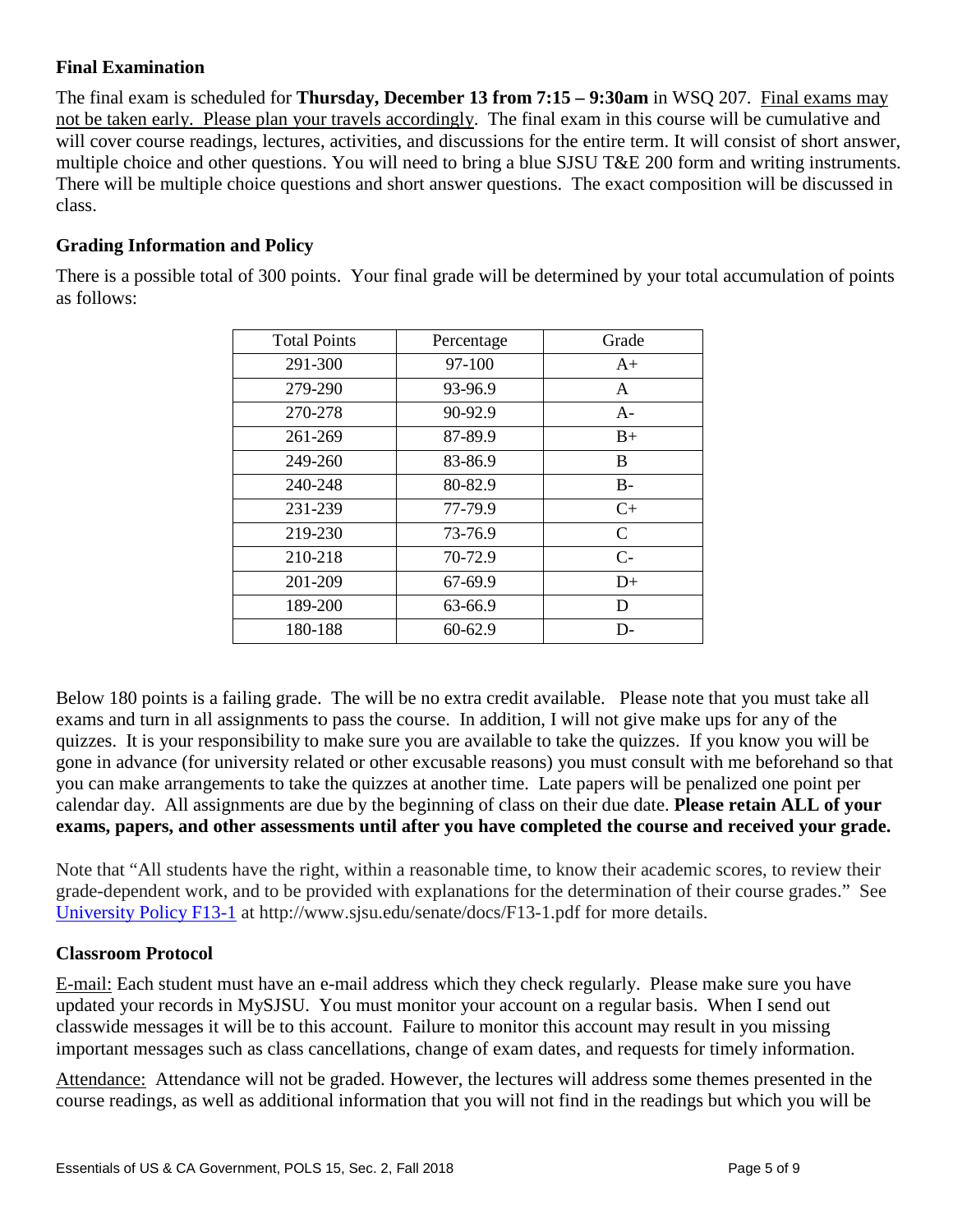expected to know for exams. It is your responsibility as a student to be in class on time. Further, it is common sense that by not attending regularly, you will miss important lectures, clarifications, handouts, scintillating discussions and brilliant insights from your instructor and fellow students.

Quizzes: There will be one quiz per chapter that will be administered in class through Canvas. **All quizzes will be taken in class through Canvas so you must have an internet capable device with you. These quizzes will cover class discussions and the readings for that chapter, so you must have read the chapter prior to class.** I will give you details on when and how to take the quizzes in the first week of class. There will be 12 quizzes during the semester, of which I will drop the lowest two scores. Because I will drop the lowest two quiz scores, there will be no makeup quizzes. It is your responsibility to attend class to take the quizzes when they are open.

A Note On Scantron Forms: For the multiple choice portion of the final exam you will need to record your answers on a blue SJSU T&E 200 answer form. Please ensure that you have one with you for the exam. It is disruptive at the exam to ask other students for a form, or to run out and purchase one and then come back. When filling in your answers you must you a pencil, as the scanner cannot read pen. Further, these forms are fed through a scanner at high speeds which then produces a report. Scantrons that are folded, crinkled, bent, or otherwise deformed can get caught in the scanner, require further attention and unnecessarily delay the grading process. There is no reason for this to happen. These forms are used to assess your performance and are no different than other documents that you submit in class or outside the university. You would not file a pleading with a court that you had folded in your pocket, nor would you submit a business proposal to another company that had water or food damage on it. You are responsible for submitting answer sheets that are clean and ready for processing. ALSO, you must bubble in both your name (last name first) and student number. If you do not know your student number, you have until the first exam to figure it out. Grade reports that show an exam score without identifying information will most likely be ignored. Exams that do not meet the above criteria will not be graded.

Academic Freedom: Each student is strongly encouraged to participate in class discussions. In any classroom situation that includes discussion and critical writing, particularly about political ideas, there are bound to be many differing viewpoints. Students may not only disagree with each other at times, but the students and the professor may also find that they have conflicting views on sensitive and volatile topics. It is my hope that these differences will enhance class discussion and create an atmosphere in which students and professor alike will be encouraged to think and learn. Therefore, be assured that students' grades will not be adversely affected by any beliefs or ideas expressed in class or in assignments. Rather, we will all respect the views of others when expressed in classroom discussions.

Electronics: I allow the use of computers for taking notes, [though it is not the best way to take notes](http://www.scientificamerican.com/article/a-learning-secret-don-t-take-notes-with-a-laptop/)  http://www.scientificamerican.com/article/a-learning-secret-don-t-take-notes-with-a-laptop/ . Other electronic devices are not allowed and must be put away. Serious students often complain of the distraction caused by their fellow students' web browsing, IMing (if that is a verb) or who are otherwise preoccupied by electronics in class. We have a limited amount of time together during the semester and we should maximize the utility of that time. Please respect the class and your classmates and do not use these devices during class.

Recording and Instructor materials policy**: Recording of any portion of the class is prohibited unless permission is received from the instructor prior to class.** Common courtesy and professional behavior dictate that students obtain the instructor's permission to make audio or video recordings in class. Such permission allows the recordings to be used for private, study purposes only. Course material developed by the instructor is the intellectual property of the instructor and cannot be shared publicly without his/her approval. Students may not publicly share or upload instructor generated material for this course such as exam questions, lecture notes, or homework solutions without instructor consent.

SJSU Writing Center: The SJSU Writing Center is located in Clark Hall, Suite 126. All Writing Specialists have gone through a rigorous hiring process, and they are well trained to assist all students at all levels within all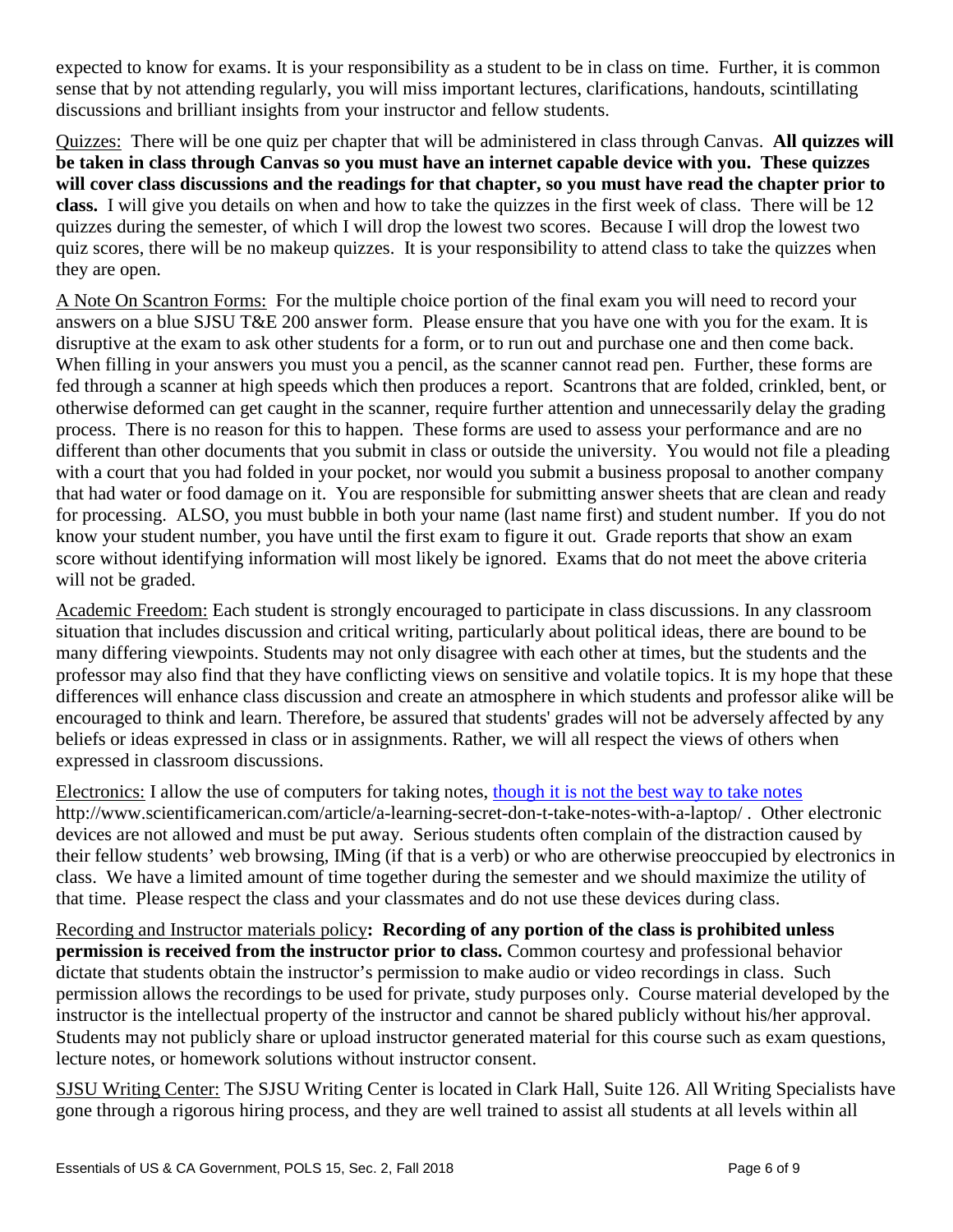disciplines to become better writers. In addition to one-on-one tutoring services, the Writing Center also offers workshops every semester on a variety of writing topics. To make an appointment or to refer to the numerous online resources offered through the Writing Center, visit the Writing Center website: http://www.sjsu.edu/writingcenter. For additional resources and updated information, follow the Writing Center on Twitter and become a fan of the SJSU Writing Center on Facebook.

Peer Connections Counseling: Peer Connections, a campus-wide resource for mentoring and tutoring, strives to inspire students to develop their potential as independent learners while they learn to successfully navigate through their university experience. You are encouraged to take advantage of their services which include course-content based tutoring, enhanced study and time management skills, more effective critical thinking strategies, decision making and problem-solving abilities, and campus resource referrals.

In addition to offering small group, individual, and drop-in tutoring for a number of undergraduate courses, consultation with mentors is available on a drop-in or by appointment basis. Workshops are offered on a wide variety of topics including preparing for the Writing Skills Test (WST), improving your learning and memory, alleviating procrastination, surviving your first semester at SJSU, and other related topics. A computer lab and study space are also available for student use in Room 600 of Student Services Center (SSC).

Peer Connections is located in three locations: SSC, Room 600 (10th Street Garage on the corner of 10th and San Fernando Street), at the 1st floor entrance of Clark Hall, and in the Living Learning Center (LLC) in Campus Village Housing Building B. Visit Peer Connections website at http://peerconnections.sjsu.edu for more information.

## **University Policies**

Per University Policy S16-9, university-wide policy information relevant to all courses, such as academic integrity, accommodations, etc. will be available on Office of Graduate and Undergraduate Programs' Syllabus Information web page at<http://www.sjsu.edu/gup/syllabusinfo/>

## **Other Useful Information**

Voter Registration (From http://www.sos.ca.gov/elections/frequently-asked-questions/)

Who can register to vote?

To register to vote in California, you must be: A United States citizen,

A resident of California, 18 years of age or older on Election Day, Not currently imprisoned or on parole for the conviction of a felony, and Not currently found to be mentally incompetent by a court of law.

You may register to vote at<https://registertovote.ca.gov/>

| U.S. midterm elections:       | November $6, 2018$ |
|-------------------------------|--------------------|
| Last Day to Register to Vote: | October 22, 2018   |

Political Science Scholarships – see<http://www.sjsu.edu/polisci/scholarships/> for info. From the website: "The Political Science Department is fortunate to be able to award more than 10 scholarships to our students each year–this is an extraordinary level of support that surpasses what any other department on campus can offer. The scholarships were created by generous benefactors–often former faculty, students, and friends of the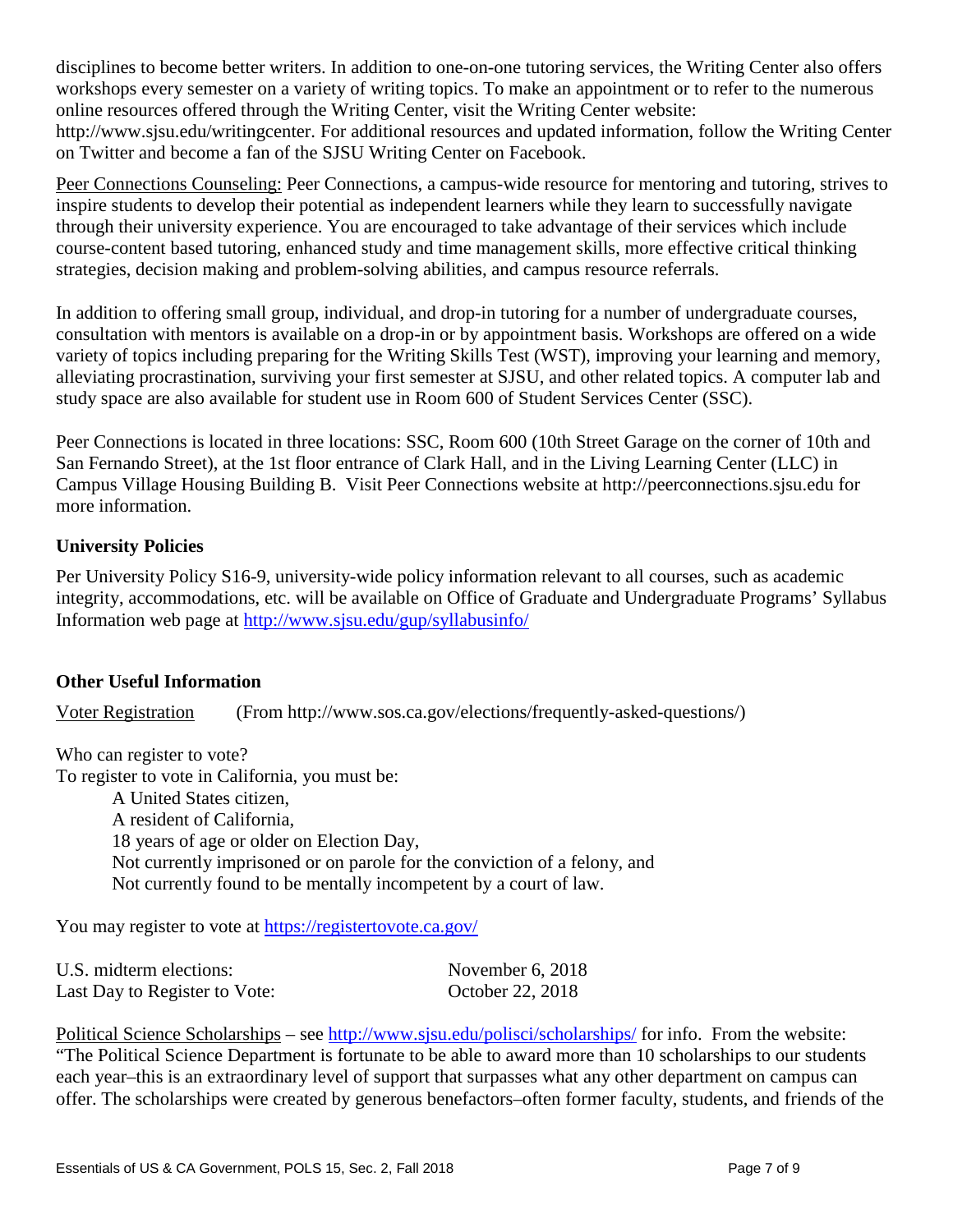department–who desired to ease the financial burden on our students as they seek to earn their degrees in Political Science. The department encourages all of our students to apply for one or more of these awards."

| Library information:                         |                                                  |
|----------------------------------------------|--------------------------------------------------|
| liaison for Political Science: Paul Kauppila |                                                  |
|                                              | University Librarian (Political Science Liaison) |
|                                              | $(408)$ 808 - 2042                               |
|                                              | Paul.Kauppila@sjsu.edu                           |

Political Science subject guide: <http://libguides.sjsu.edu/politicalscience>

# **POLS 15B Essentials of US & Cal. Government, Spring 2018, Course Schedule**

**This syllabus is subject to change at the instructor's discretion. Any changes will be announced in class and on Canvas. It is your responsibility to sign into Canvas regularly and check for any important announcements and updates.**

\*In the chapter column, the first number refers to the chapter in the Patterson book. The second number, if any, refers to the California Politics book chapter.

|  | <b>Course Schedule</b> |
|--|------------------------|
|--|------------------------|

| Week           | <b>Date</b>                  | <b>Topics, Readings, Assignments, Deadlines</b>                           | Chapter*       |
|----------------|------------------------------|---------------------------------------------------------------------------|----------------|
| 1              | Tuesday, August 21, 2018     | <b>Introduction/Political Thinking</b>                                    | 1              |
| 1              | Thursday, August 23, 2018    | <b>Political Thinking</b>                                                 |                |
| 2              | Tuesday, August 28, 2018     | <b>Constitutional Democracy</b>                                           | $\overline{2}$ |
| 2              | Thursday, August 30, 2018    | <b>Constitutional Democracy</b><br>Friday: Last day to drop without a 'W' | $\overline{2}$ |
| 3              | Tuesday, September 4, 2018   | <b>Constitutional Democracy</b><br><b>Outline Assignment Due</b>          | $\overline{2}$ |
| 3              | Thursday, September 6, 2018  | Federalism                                                                | 3              |
| $\overline{4}$ | Tuesday, September 11, 2018  | Federalism                                                                | 3              |
| 4              | Thursday, September 13, 2018 | Federalism                                                                | 3              |
| 5              | Tuesday, September 18, 2018  | Civil Liberties                                                           | 4              |
| 5              | Thursday, September 20, 2018 | <b>Civil Liberties</b>                                                    | 4              |
| 6              | Tuesday, September 25, 2018  | Civil Liberties                                                           | 4              |
| 6              | Thursday, September 27, 2018 | <b>Equal Rights</b>                                                       | 5              |
| 7              | Tuesday, October 2, 2018     | <b>Equal Rights</b>                                                       | 5              |